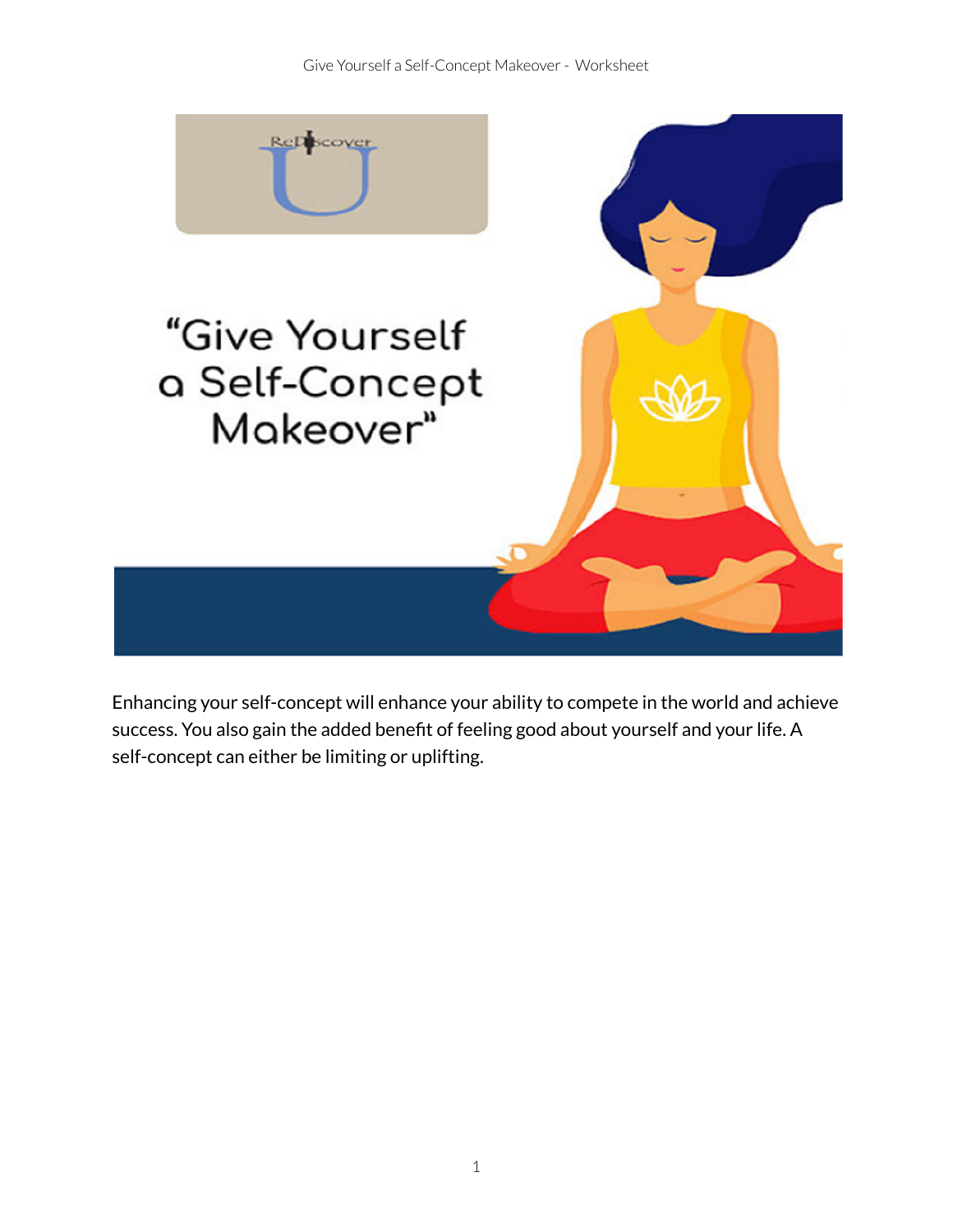Answer these questions to gain a better perspective of your self-concept.

1. What are the limiting beliefs I hold that were created through past experiences?

2. Are these limiting beliefs valid? Where did they come from? Is it possible I interpreted the situation incorrectly?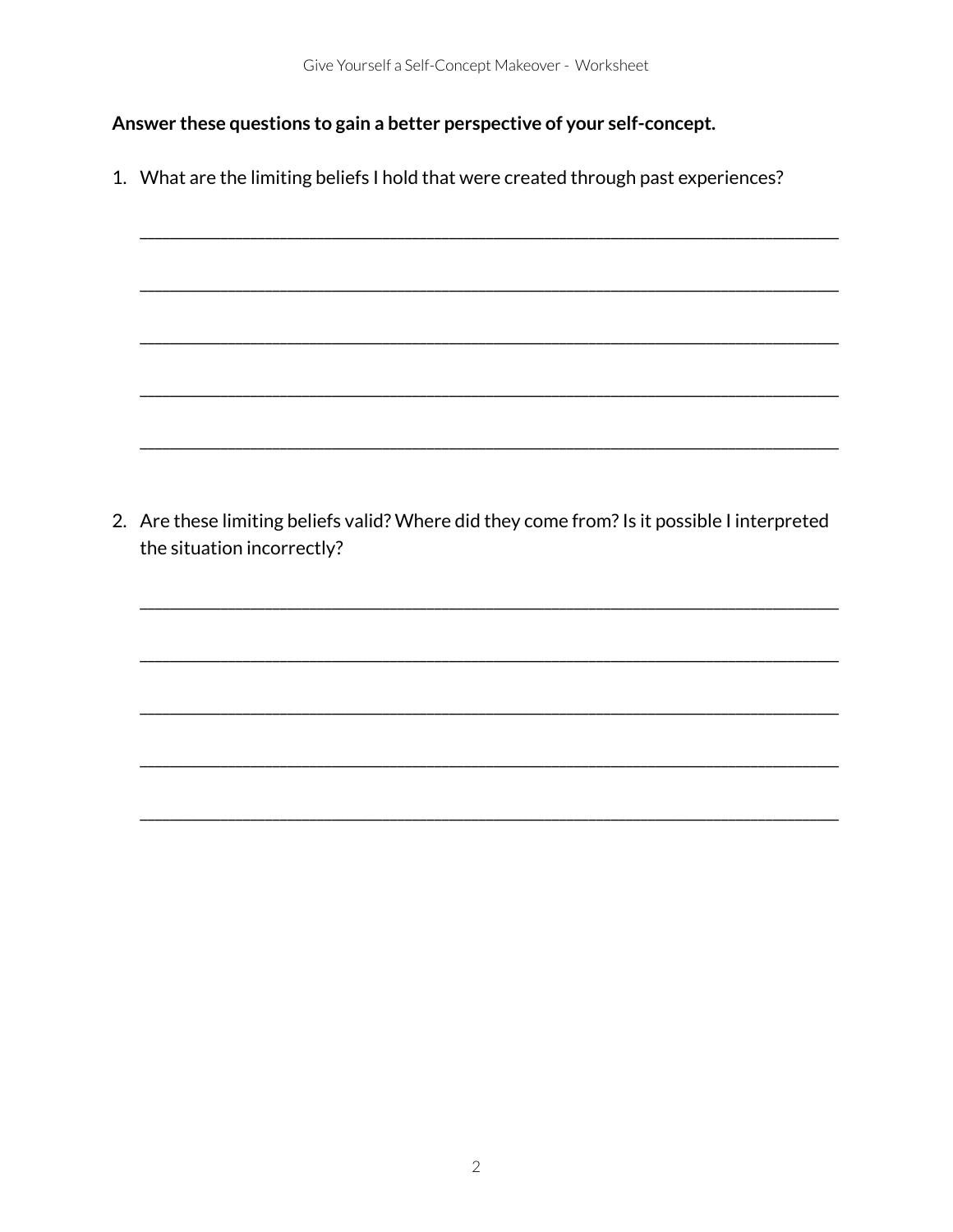3. How is my current life limiting my beliefs about myself, my capabilities, and my ability to control my future and my environment?

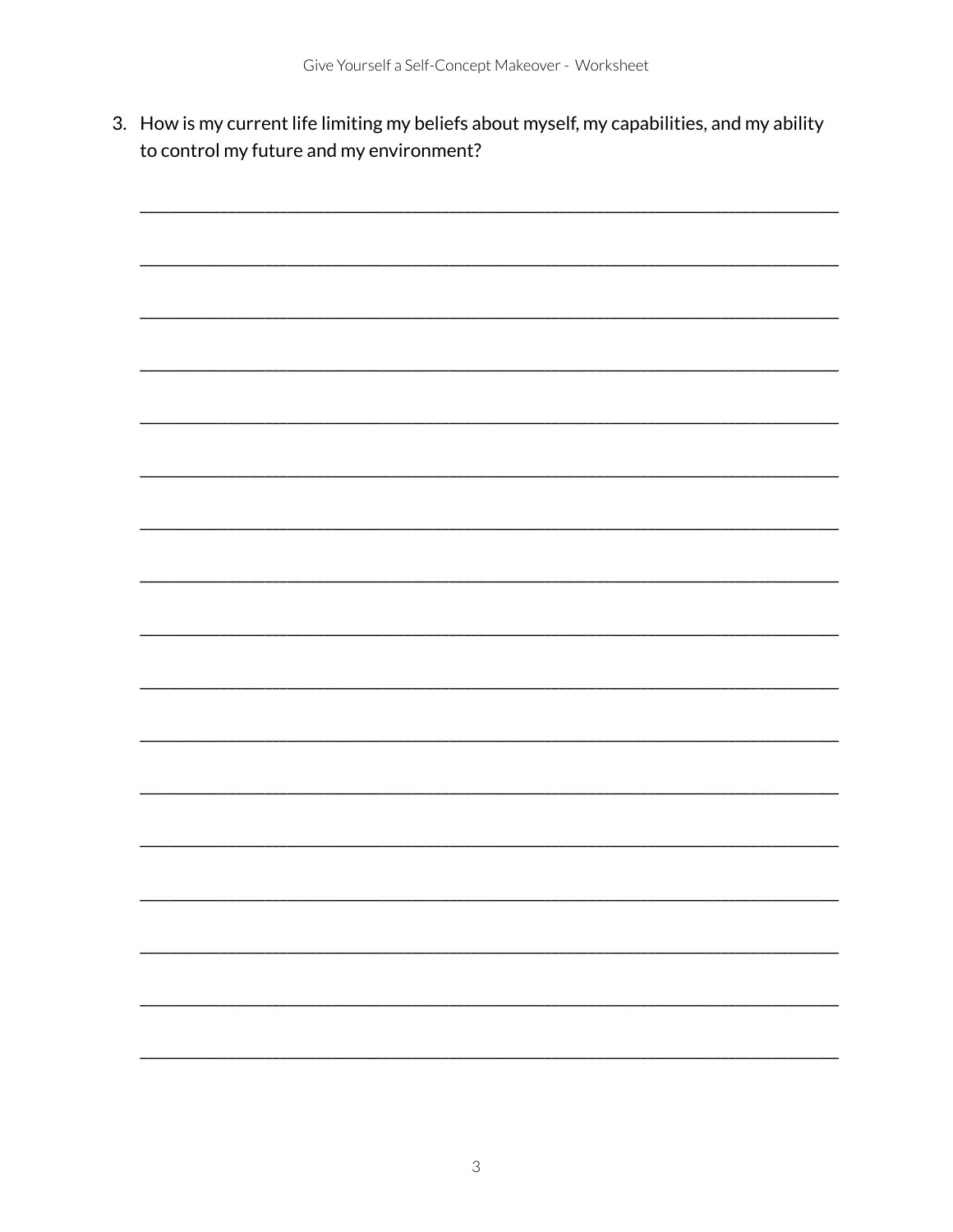4. What changes do I need to make to my finances, health, and social life to support a more effective self-concept?

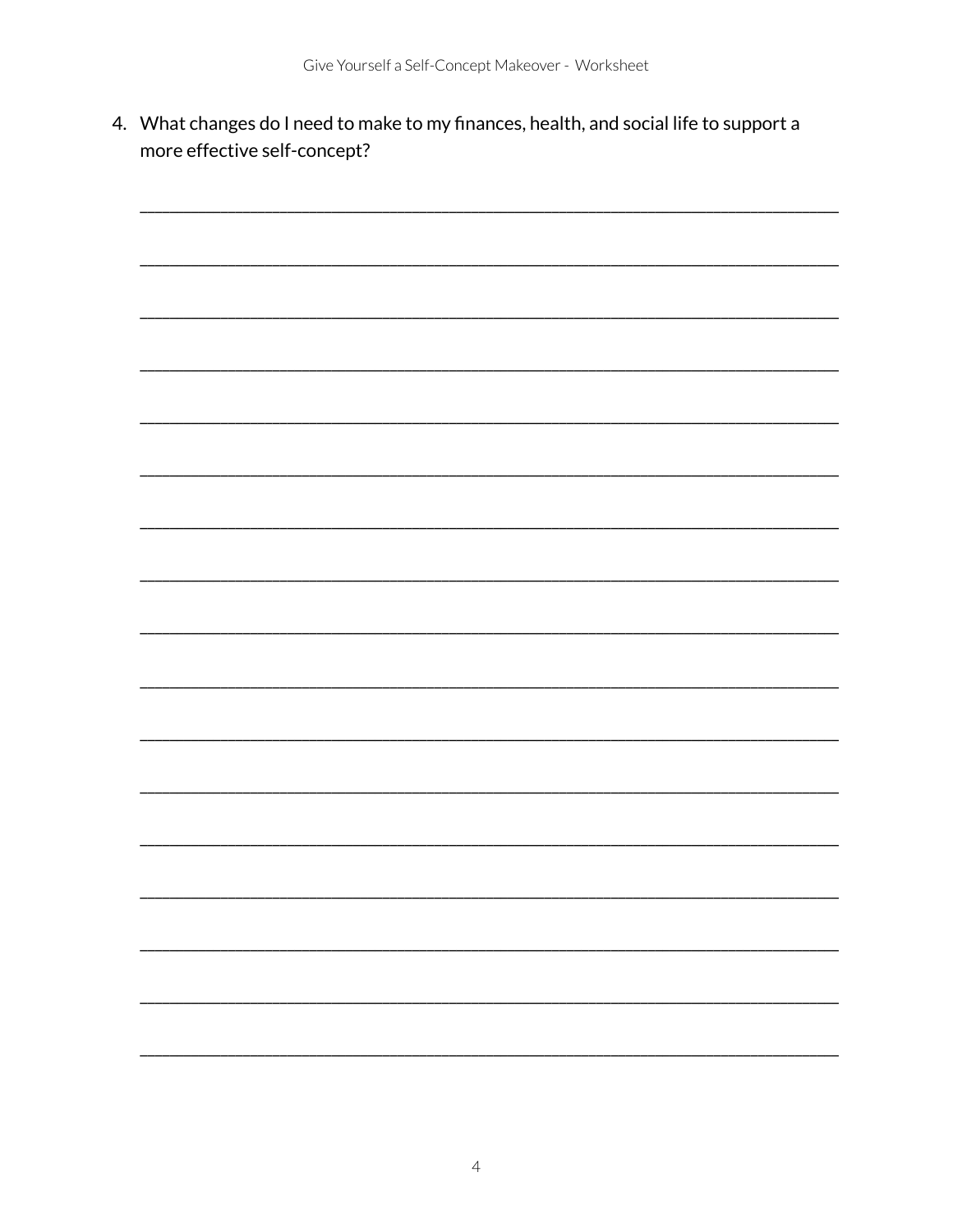5. Who do I want to become? Who do I admire? (caveat)

6. What can I do today to begin living more like the person I want to be?

7. How would I rate my self-esteem? What are the biggest barriers to feeling better about myself and what can I do to overcome those barriers?